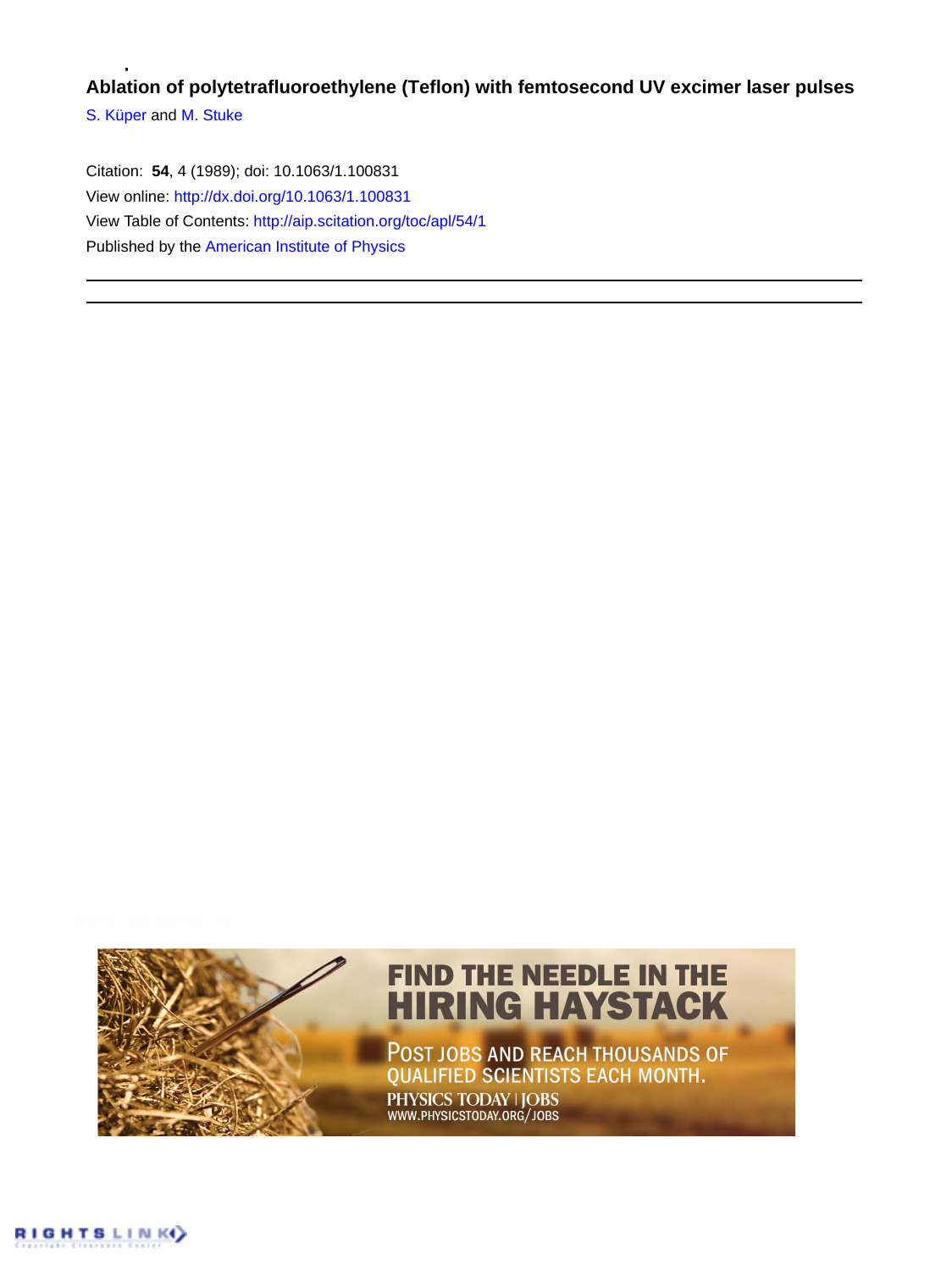## Ablation of polytetrafluoroethylene (Teflon) with femtosecond UV excimer **laser pulses**

S. Küper and M. Stuke

*Max-Plallck-Institutfitr Biophysikalische Chemie, Dept. Laserphysik. P. 0.* 2841, *D-3400 Gottingen, Federal Republic of Germany* 

(Received 15 February 1988; accepted for publication 23 October 1988)

Experiments on the ablation of un doped polytetrafluoroethylene (Teflon) with 300 fs UV excimer laser pulses at 248 nm are reported for the first time. In contrast to standard excimer lascr pulses, these ultrashort pulses ablate Teflon with good edge quality and no signs of thermal damage for fluences down to 0.5 J/cm<sup>2</sup> with removal rates on the order of 1  $\mu$ m per pulse.

Polymer surfaces can be structured by exposure to intense UV laser light.<sup> $t,2$ </sup> A wide variety of polymers with different penetration depths for UV laser light and different chemical constitution shows for certain fiuence rangcs high removal rates of material on the order of micrometers per pulse, along with little thermal damage to the edges. Thus the surfaces of many polymers can be patterned with a resolution down to less than  $1 \mu m$ .<sup>3</sup>

Some polymers, such as undoped polytetratluoroethylene (Teflon) however, are noi accessible to clean ablation with standard excimer laser pulses at 308, 248, or 193 nm. Under these conditions the material is photochemically and thermally degraded<sup>4</sup> and, if at all, rather disrupted than etched by ablation. Recently, it has been shown that ultrashort excimer laser pulses<sup>5,6</sup> offer advantages for the structuring of polymer surfaces, and are a valuable tool for mechanistic studies of the ablation process.<sup>7,8</sup> Furthermore, new materials have become accessible for ablation with 248 nm excimer laser pulses. In the following, we shall describe ablation experiments with Teflon at 248 nm forexcimer laser pulse durations of 16 ns and 300 fs.

Materials: 4-mm-thick commercial Teflon sheets  $(\alpha_{248} = 158 \text{ cm}^{-1})^{10}$  density = 2.15 g/cm<sup>3</sup>) were used for the determination of etch depth as a function of ftuence, Before irradiation, the surface of the samples was polished and cleaned with methanoL

Procedure: The light sources and the experimental setup have been described in detail before.<sup>7</sup> The repetition rate of the laser pulses was kept at 1 Hz in order to exclude effects arising from heating of the sample. The laser beam was defined by a metal mask, focused by a spherical quartz lens  $(f= 200 \text{ mm})$  and directed at the sample. For each given fluence several exposures at varying numbers of pulses were made and the etch depth of each hole was measured with a Dektak II A stylus profiiometer, Etch rates were obtained by linear regresssion from the slope of a plot of the etch depth versus the number of pulses (compare Fig. 3 of Ref. 7), which showed excellent linearity. All irradiations were conducted in air atmosphere.

Figure 1 shows the scanning electron micrograph (SEM) of a Teflon sample which had been exposed to 50 pulses of  $2 \text{ J/cm}^2$  at 248 nm with a pulse duration of 16 ns FWHM (full width at half maximum). It is obvious that the observed result cannot be termed ablation, as well as exact etch rates cannot he obtained due to the surface morphology,

which prevails the same, also for higher fiuences at the same pulse duration. In contrast, 300 fs pulses at the same wavelength smoothly ablate Teflon at fluences down to  $0.5 \text{ J/cm}^2$ . Figure 2 shows a typical sample which had been subject to 240 pulses of  $1 \text{ J/cm}^2$  at 248 nm with a pulse duration of 300 fs. The etch pit is sharply defined. The unevenness of the bottom of the etch hole is due to inhomogeneities in the beam profile. The ablated surface exhibits a roughness on the order of 1  $\mu$ m and there is practically no solid debris at the edges of the hole. Figure 3 shows the measured etch rate of Teflon for pulses of 300 fs duration at 248 nm plotted versus the fluence. Below 300 mJ/cm<sup>2</sup> virtually no ablation takes place. For higher fiuences, a typical etch curve is observed, which levels off into a saturation plateau for flucnces above 1 *JI*  cm<sup>2</sup> • A careful measurement of the etch depth versus the number of incident pulses shows a linear rise from the first pulse on, This means that in the covered fluence range, and for 248 nm, Teflon, **in** contrast to other materials, docs not show incubation behavior.<sup>7,9</sup>

With an absorption coefficient of 158 cm<sup> $-1$ </sup> (Ref. 10) Teflon is an equally weak absorber as PMMA with 102  $cm^{-1}$  (Ref. 7). PMMA exhibits a rapidly growing UV absorption under excimer laser irradiation due to the formation of stronger absorbing unsaturated species, and, at moderate fluences at 248 nm, starts ablation only after the material has been sensitized by several incubation pulses.<sup>7,9</sup>



FIG. 1. SEM photograph of Teflon surface exposed to 50 pulses of 2 J/cm<sup>2</sup> and 16ns FWHM at 248 nm. The material is severely degraded (sec Ref. 4) and rather disrupted than etched by ablation.

**TSLINK**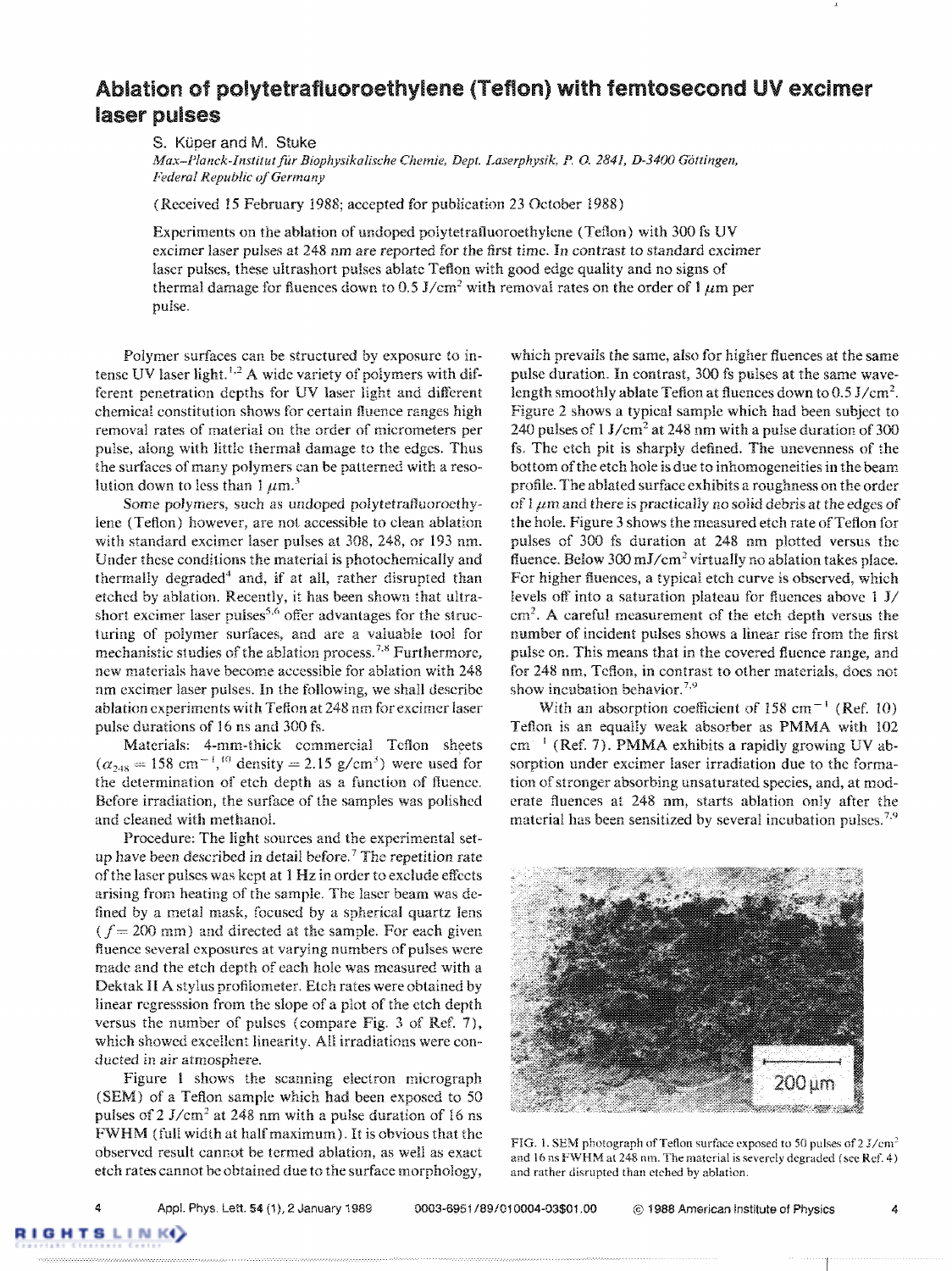

FIG. 2. SEM photograph of Teflon surface subject to 240 pulses of 1 J/cm' and 300 fs pulse duration at 248 nm. The material is smoothly ablated with no thermal damage to the edgcs.

This means that material modification resulting from photon absorption does accumulate over consecutive pulses before ablation starts. In the case of Teflon however, there is no evidence in the UV and infrared spectra for a growing UV absorption or formation of unsaturated species, <sup>10</sup> also the number of incubation pulses  $N_I = 0$  (compare Fig. 3 of Ref. 7). At the same time, Teflon has no favored sites for bond scission (weak bonds), but a bond energy of at least  $406 \text{ kJ}$ mole<sup>11</sup> has to be overcome, whereas in PMMA chain scission is facilitated by a dissociation energy of only  $259$  kJ/ mole<sup>11</sup> for the weakest bond. Considering energy losses due to various relaxation processes, the probability that sufficient energy for scission is accumulated within one chemical bond decreases with a rising bond energy and increases with the rate of coupling the energy into the material. The effects of a constant, weak UV absorption along with high bond energies make Teflon relatively inert towards intense UV radiation. Their different absorption coefficients and densities taken into account, the photon load II per monomer unit and unit time under ns excimer laser irradiation for Teflon and PMMA is about the same  $(\Pi_{\text{Teflon}} = 0.85 \times \Pi_{\text{PMMA}})$ . However, more than 30 000 pulses of 16 ns duration and 120 mJ/cm<sup>2</sup>do not induce any observable change in the infrared and UV spectra of a 12.5  $\mu$ m thin Teflon film, <sup>10</sup> while under the same conditions PMMA undergoes severe photochemical degradation. This shows that Teflon requires a higher photon load before suffering damage to its chemical structure. With extremely high light intensities, ultrashort excimer laser pulses induce nonlinear absorption<sup>7,12</sup> and therefore achieve a high rate of coupling energy into materials, absorbing weakly under low intensity conditions. Thus the various relaxation processes can be overcome in favor of bond scission, and ablation becomes possible. In the case of fs ablation, the observed threshold fiuence for Teflon is three times higher than for PMMA under equal conditions, a fact, which is in agreement with its constant, weak absorption and higher bond energies, compared to PMMA.

In an extension<sup>7</sup> of the model given in Ref. 9, we have explained the leveling of the etch curve at high fiuences by the dynamic behavior of the material's absorption coefficient under excimer laser irradiation. Our model takes into



FIG. 3. Etch rate vs excimer laser fluence for the ablation of Teflon at 248 nm with ultrashort excimer laser pulses of 300 fs duration. Solid circles: experiment. Solid line: calculated etch curve, taking into account an intensity-dependent absorption coefficient (see Ref. 7). Broken line: etch curve calculated irrespective of multiphoton effects (see Ref. 9).

account a dependency of the absorption coefficient on the intensity of the incident laser light and, depending on the material, on the absorbed irradiation dose. The effective absorption coefficient  $\alpha'$  of material under UV irradiation can be expressed by

$$
\alpha' = \alpha + (\beta - \alpha) n_{inc} / n + \delta I_{\langle L, x \rangle}, \qquad (1)
$$

where  $\alpha$  is the low intensity absorption coefficient of virgin material,  $\beta$  of an incubation site formed by irradiation,  $n_{\text{inc}}$  is the number density of incubation sites, and *n* is the initial number density of monomer units. The second term  $(\beta - \alpha) n_{\text{inc}} / n$  describes the change in absorption due to the irradiation dose, the third term  $\delta I_{(t,x)}$  the contribution of two-photon absorption to the effective absorption coefficient  $\alpha'$ . The latter increases  $\alpha'$  significantly only for incident UV light intensities in the range of 100 GW/cm<sup>2</sup> or higher, which are achieved by ultrashort excimer laser pulses.<sup>5,6</sup> The two-photon absorption coefficient  $\delta$  is assumed to be independent of the local light intensity  $I_{(tx)}$ , which means that multiphoton absorption of higher orders is not taken into account. The above equation is identical to Eqs. (1) and (2) of Ref. 7 with  $\delta = \alpha_{\text{eff}} \gamma$ . This scaling of the multiphoton absorption is done in order to allow for materials with vanishing low intensity absorption and to allow an easier comparison with the experimental results obtained by others.<sup>12</sup> For each interval of the laser pulse the absorption coefficient  $\alpha'$  is calculated for every layer in the material. For the case of  $\beta = \alpha$  and  $\delta = 0$  our model includes the approach of Ref. 9.

Since, in the case of Teflon, UV spectra provide no evidence for an increased absorption of the irradiated material,  $\beta$  is set equal to  $\alpha$  for our calculations here, while a value of  $\delta \neq 0$  is essential for the results. The calculated curve is, at higher fluences, very sensitive to the value of  $\delta$ , and the best fit to our experiments is obtained with a value of  $\delta = 4.65 \times 10^{-9}$  cm/W (PMMA<sup>7</sup>:  $\delta = 1.0 \times 10^{-8}$  cm/W), compare to Ref. 12. The high light intensities of ultrashort pulses will exceed by far any reasonable value<sup>9</sup> given for the flux threshold  $\Pi_T$ , and therefore the curve fit for fs pulses is not sensitive to this parameter. The ablation threshold  $\rho_T$  is

IN IK43